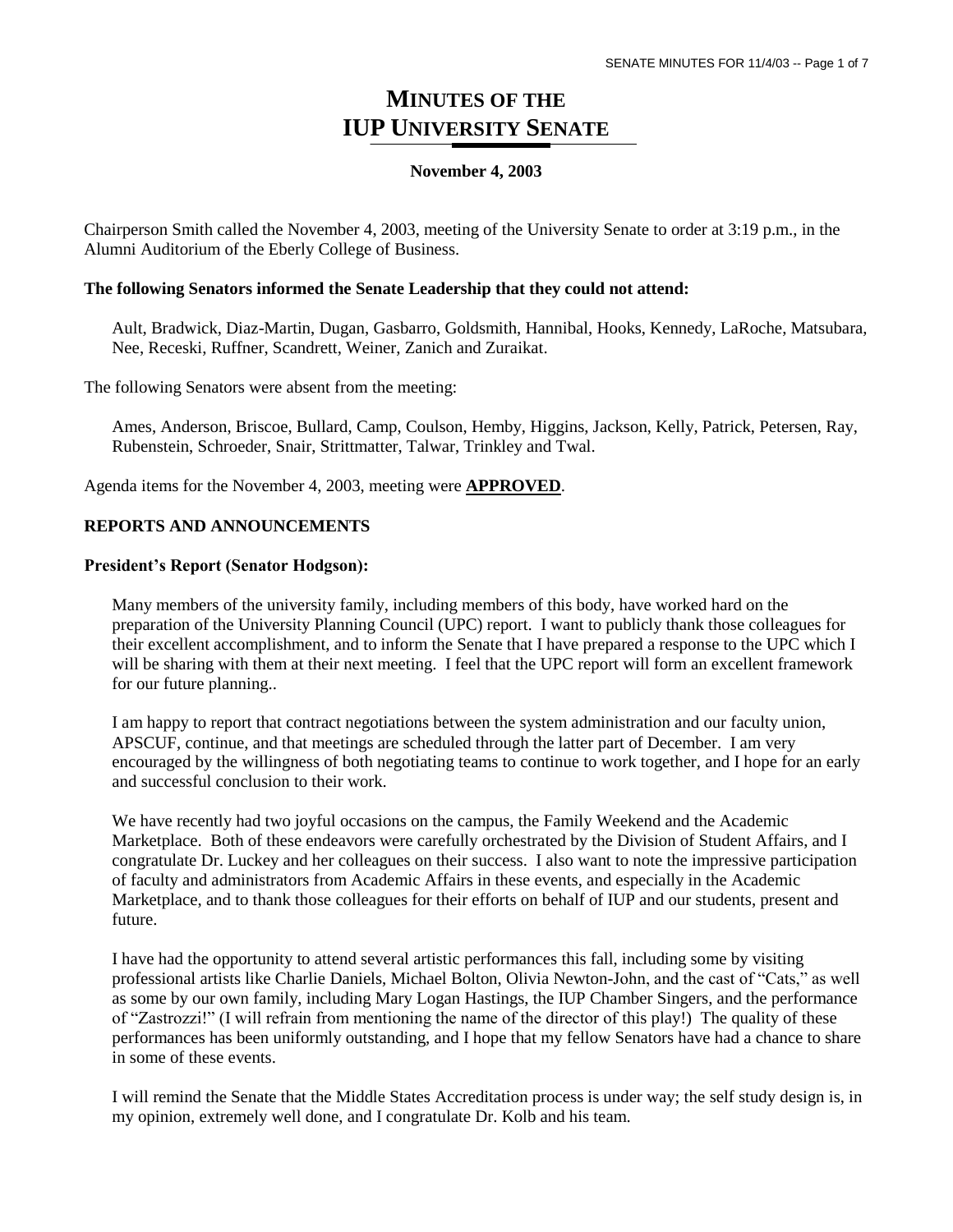The members of the Senate will have read about our special medallions that were presented to the members of the IUP Women's' Rugby team last weekend. The entire university family is in awe of their wonderful and heroic actions.

And finally, I must comment on the upcoming football game against the student athletes from our sister university, Slippery Rock. You will recall that there were some unfortunate and untoward activities at the end of last year's game, which was played there. President Smith and I have taken steps to ensure that there will be no recurrence of those actions this year, but I also appeal to members of this body to their best to make sure that this weekend's game is played and attended with the highest level of sportsmanship.

### **Provost's Report (Senator Staszkiewicz):**

No report.

#### **Chairperson's Report (Senator Smith):**

My remarks will be brief (as usual!); I take full credit for the nice weather today, and claim no fault at all for the snow, rain, etc. which will be comming in the weeks and months ahead :

1. Commitee Chairs: As we agreed in September, the luncheon wiht Dr. Staszkiewicz and Dr. Hodgson and the Senate Chairs has been scheduled for November 12 at 11:45 - 1:15 in the Oak Room West - Foster Hall.

Those attending are:

Dr. Hodgson, Dr. Staszkiewicz, Linda Hall, Lorraine Guth, Majid Karimi, Gail Sechrist, Muhammad Numan, Joseph Domaracki, David LaPorte, Rita Johnson, Peter Broad, Allan Andrew. Gwen Torges. David Chambers, JB Smith. Kent Jackson has not responded yet.

The menu will be:

Chicken Stir Fry; Fruit Salad w/yogurt dressing; Ice Cream w/topping; Beverages

If anyone needs a different menu, please see me after today's meeting.

2. For all facuty members who are here today that completed their promotion materials yesterday, you are allowed to give an intense exhalation, or, if you prefer, feel free to step outside and give your best imitation of Stuart Scott from ESPN"s Sportscenter. Feel free to, as loud as you would like, scream "Boo Yeah" at a volume of your choice!

Finally, a Happy Thanksgiving to one and all.

#### **Vice Chairperson's Report (Senator Aion)**

No report.

#### **STANDING COMMITTEE REPORTS**

#### **Rules Committee (Chair Broad)**

No report.

#### **University-Wide Undergraduate Curriculum Committee (Co-Chairs Sechrist/Numan)**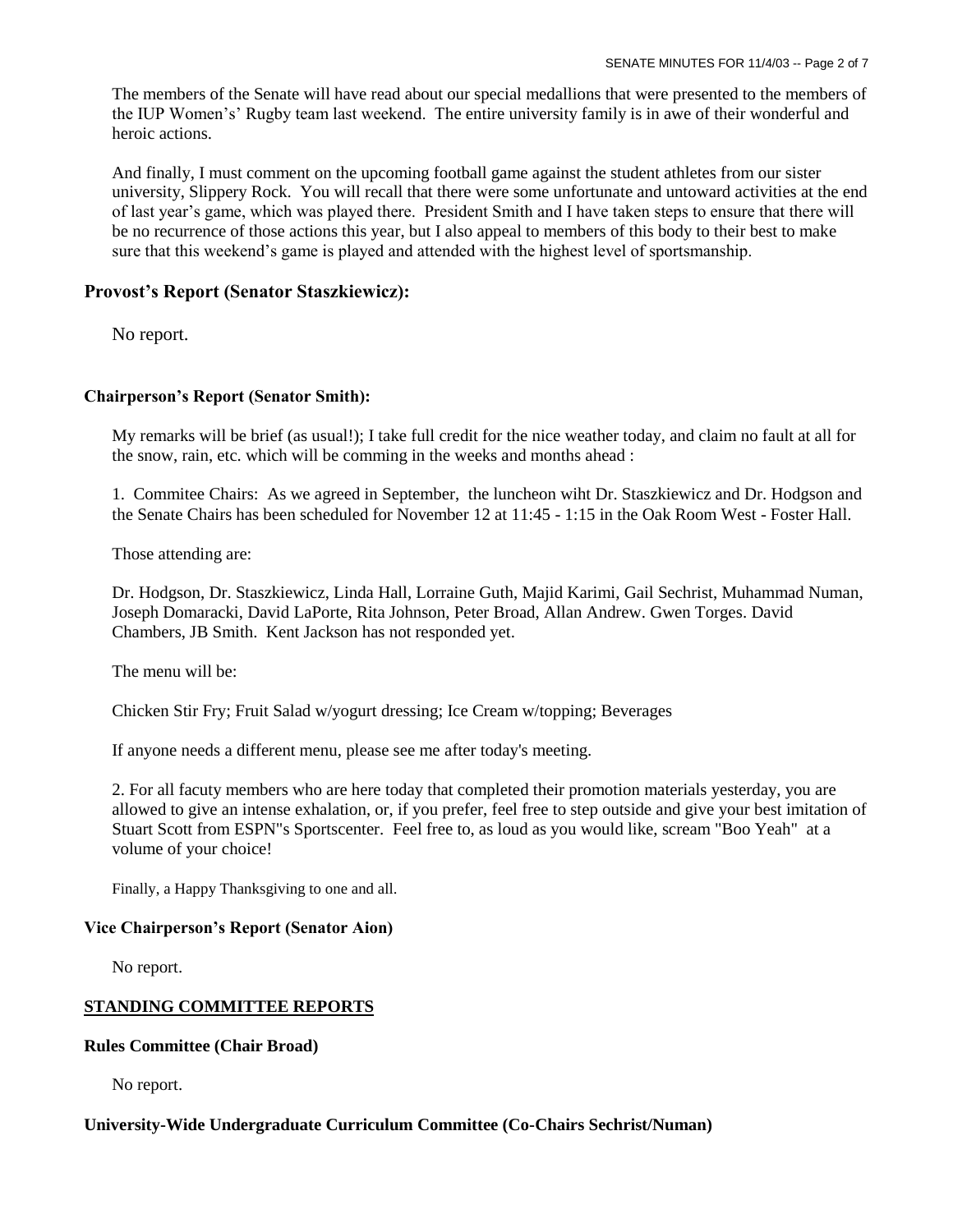See Appendix A, pp. 4-6.

#### **University-Wide Graduate Committee (Co-Chairs Chambers/LaPorte)**

No report.

#### **Library and Educational Services Committee (Chair Johnson)**

No report.

#### **Noncredit Committee (Chair Karimi)**

No report.

#### **Research Committee (Chair Guth)**

See Appendix B, p. 15.

#### **Student Affairs Committee (Chair Hall)**

No report.

#### **University Development and Finance Committee (Chair Domaracki)**

No report.

#### **Academic Committee (Chair Andrew)**

No report.

#### **Awards Committee (Chair Jackson)**

No report

#### **Adjournment**

With no further business, the meeting was adjourned at 4:39 p.m.

Respectfully submitted, Gwen Torges Senate Secretary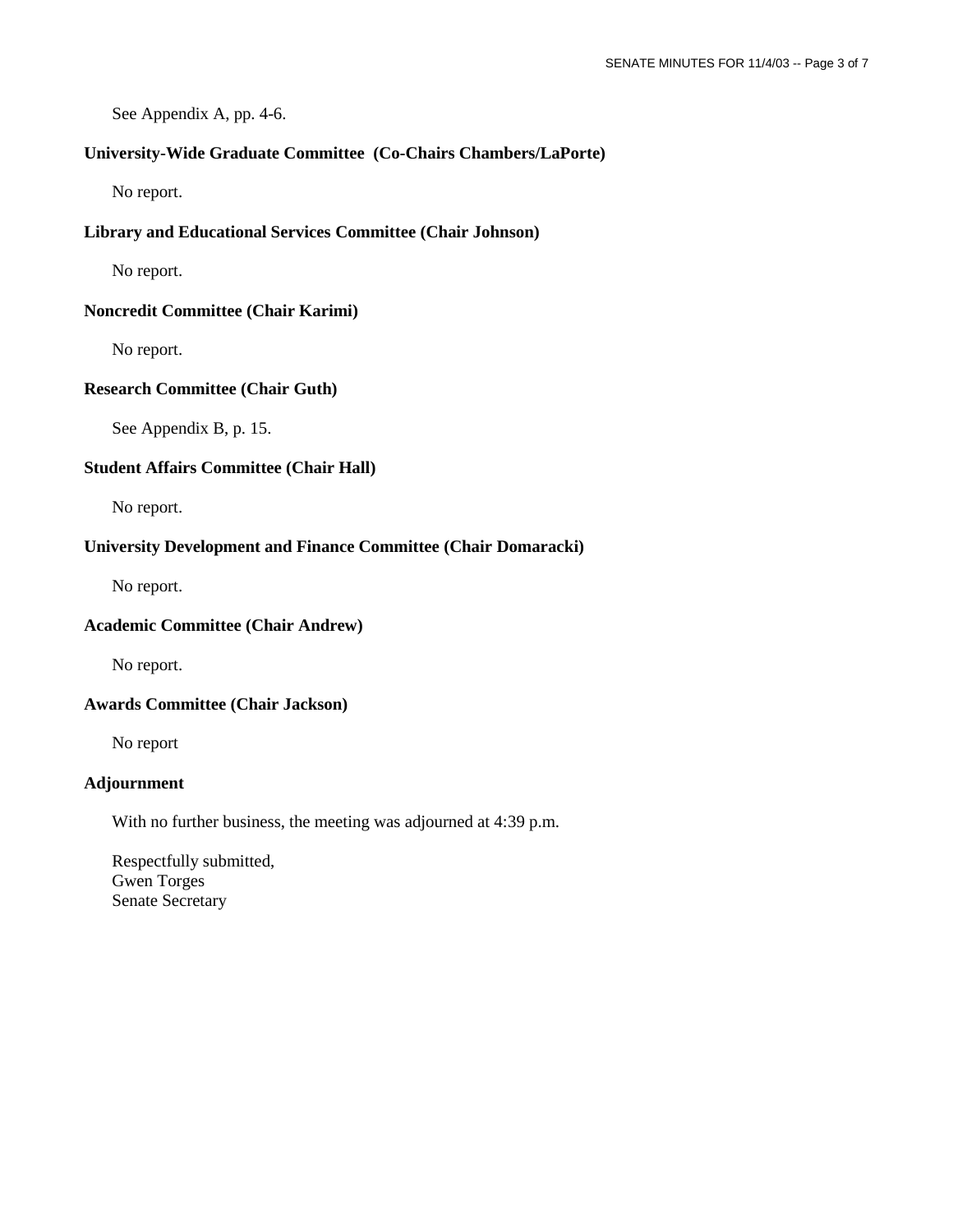### **APPENDIX A University-Wide Undergraduate Curriculum Committee Co-Chairs Sechrist and Numan**

### **FOR INFORMATION:**

#### **Honors College Committee Report:**

Approved PHIL 323 Political Philosophy for Honors Credit.

#### **Liberal Studies Committee Report:**

Approved Dr. Tawny Holm, Religious Studies Department, for Type I Writing Professor status. Approved NURS 143 Healthy People for the Health and Wellness Category.

#### **UWUCC:**

Activation of SPAN 483 Honors Thesis for Spring 2004.

#### **FOR ACTION: PASSED**

#### **1. Department of Sociology—New Course**

#### **SOC 269 Sociology of Deviance 3c-01-3cr**

**Prerequisite**: SOC 151 or permission of instructor

Designed to provide students with an overview of the Sociological study of deviance. It will begin with examining the nature and meaning of deviance or how society creates deviance as social and legal constructions and identifies specific human behaviors as types or forms of deviance. Examined also are the major theories or multi-causal explanations of why such deviance occurs. The course further describes how society, especially its social institutions and agents, attempts to control or suppress such deviance. Social policy implications of such societal reactions are also considered.

**Rationale:** This course will be an elective course that will be incorporated into the department's substantive areas for Human Services, General Sociology and Applied Sociology tracks; specifically, those substantive areas are Interpersonal & Family Sociology, Medical Sociology, Juvenile Delinquency, and Gerontology under the Human Services and Applied Sociology tracks. For the General Sociology track, the proposed course will be incorporated under the Deviance and Social Problems and Individual and Society tracks. The proposed course is also designed to attract Sociology majors and minors as well as students in other related majors and minors, like Criminology and Human Development.

#### **2. Department of Special Education and Clinical Services—New Course**

#### **EDEX 460 Family Perspectives on Disability** 3c-01-3cr **Prerequisite:** PSYC 101

Intended for any major who will work with families and youth with disabilities. By understanding families as competent and resourceful systems, students will critically examine ways to collaborate

# **PASSED**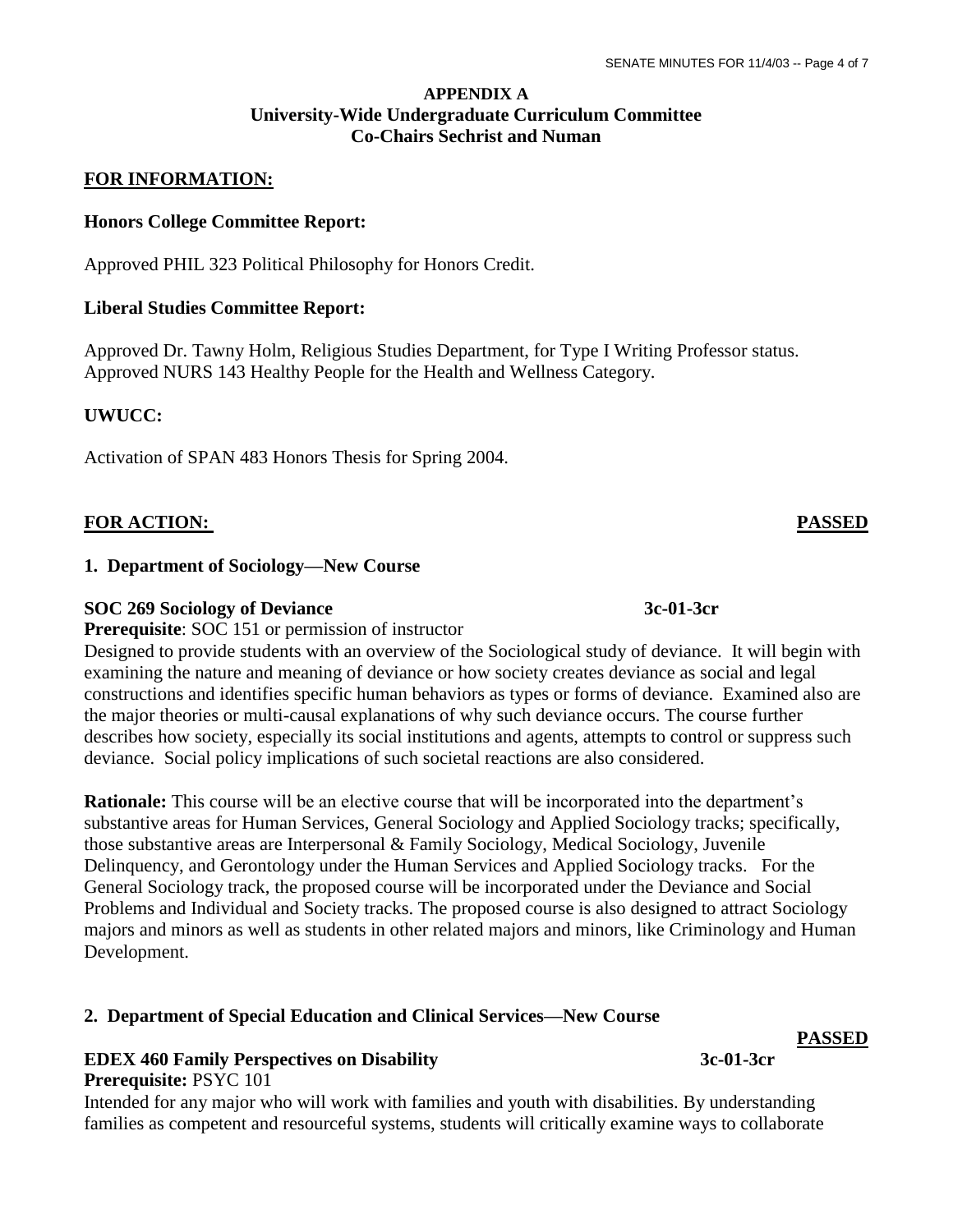effectively with family members. This course will focus on legal and philosophical bases for supporting families in making important decisions affecting the education and care of their children.

**Rationale:** This course specifically addresses disability issues from the family's perspective. As professionals in training, undergraduate and graduate students in the College of Education are expected to develop skills and competencies in working effectively with families of students or clients with disabilities. Currently, several courses in the college address some issues regarding parent-professional collaboration. No single course in the department, college, or across the university, however, deals specifically with family perspectives on disabilities and methods to enhance parent-professional relationships, particularly throughout a child's school years. The course will be an elective in the program.

## **3. Department of Art—Catalog Description Change, Course Title Changes, and Course Revisions**

## **Current Catalog Description:**

## **ART 217 Printmaking 0c-6l-3cr**

An introduction to basic techniques of production of fine prints including work in relief, intaglio, lithograph, and serigraph processes.

## **Proposed Catalog Description:**

## **ART 217 Print Media 0c-6l-3cr**

An introduction to basic techniques of print media including planographic, relief and electronic processes.

**Rationale:** A change in course title, catalog description, and syllabus is being sought to update the course to reflect the expansion of print media into electronic and photographic processes that are incorporated in the discipline. The change also reflects more appropriate discipline-specific language: planographic to refer to all flat printing techniques such as lithography, posi-grain aluminum plates, and serigraphy; relief to refer to intaglio, solar plates, linoleum cuts, and woodcuts; electronic to refer to the electronic process in image manipulation.

## **Current Catalog Description:**

## **ART 457 Advanced Printmaking 0c-6l-3cr**

## **Prerequisite:** ART 217

Student elects to study one of the printmaking processes in greater depth and works toward development of own techniques, working processes, and ideas.

## **Proposed Catalog Description:**

## **ART 457 Advanced Print Media var-3,6cr**

**Prerequisites:** ART 217, Permission of the instructor is a prerequisite for 6cr studio Student elects to study a print media process or processes in greater depth and works toward developing personal visual language and techniques ranging from the traditional to the non-traditional.

**PASSED**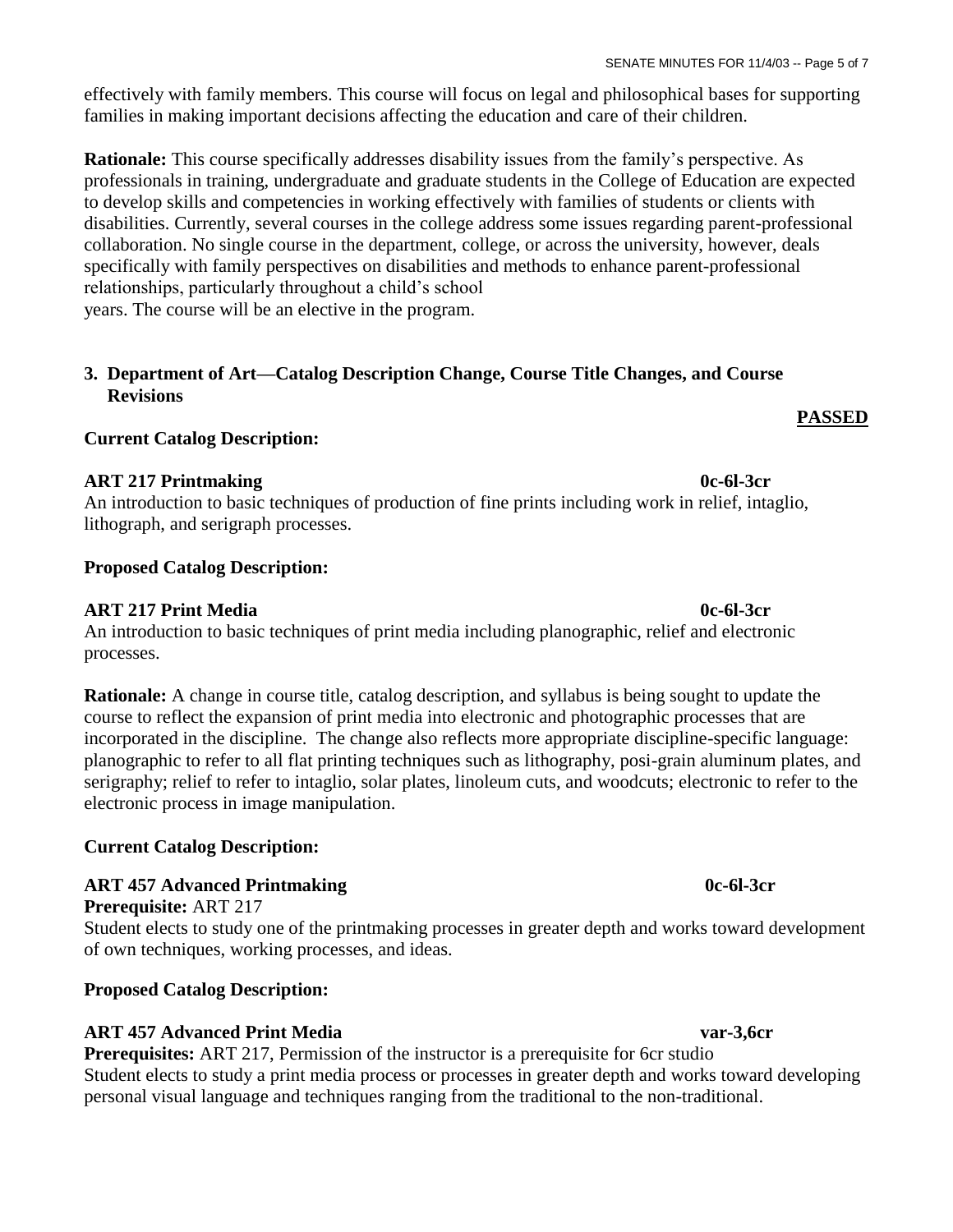**Rationale:** A change in course title, catalog description, and the syllabus is being sought to update the course to reflect the expansion of print media into electronic and photographic processes that are incorporated in the discipline. The change also clarifies the work the students will be doing at the advanced print media level.

### **4. Department of Nursing and Allied Health Professions—New Course**

### **NURS 143 Healthy People 3c-01-3r**

### Designed to advance students' knowledge of health promotion and illness prevention concepts and to examine health disparities across segments of the population. The determinants of health, health status assessment, and the nation's leading health indicators will be emphasized. Students will be guided in the development of a personal wellness program.

**Rationale:** This course is designed to fill a need for additional courses and options in the Health & Wellness category in the Liberal Studies program. It is designed for students in any major. There are no existing nursing courses to which this content could be incorporated because they are either major's courses or LBST 499. Completion of NURS 143 fulfills the Liberal Studies Health and Wellness Requirement.

**PASSED**